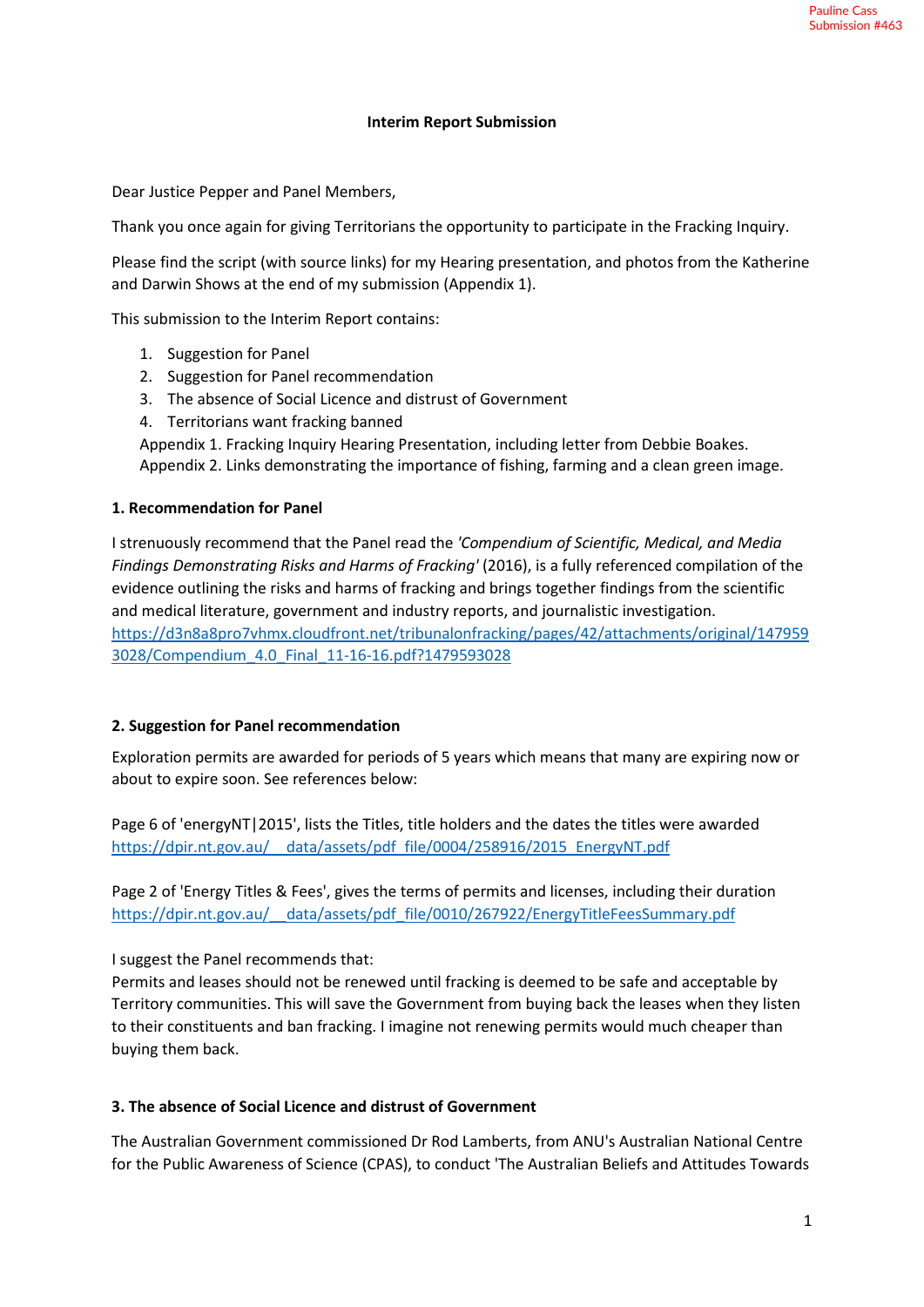Science Survey'. The survey interviewed 1,203 people about their views on fracking as well as other science-related matters, and found the majority of Australian respondents (70.7 per cent) are opposed to fracking. This is clearly demonstrated in Table Q10C on page 12 of 'The Australian Beliefs and Attitudes towards Science Survey: Data tables'.

<http://www.science.gov.au/community/Documents/DATA-Files-SCAPA172001-CPAS-poll.pdf>

The full report is available here:

Lamberts, R (2017) The Australian Beliefs and Attitudes Towards Science Survey. The Australian National University. Canberra, Australia

<http://www.science.gov.au/community/Documents/REPORT-SCAPA172001-CPAS-poll.pdf>

As I explained to the Panel during the Darwin hearings, shale gas extraction, all its associated activities, and the entire onshore gas industry (collectively referred to in this submission as 'fracking') does not have, nor will ever gain, social licence to operate in the Northern Territory (Appendix 1). Fracking comes with a myriad of risks and we consider any level of risk from fracking to be unacceptable.

The information regarding community surveys presented by Lauren Mellor, Vivian Sobek (Coomalie Region), Petrena Ariston (Katherine Region) and Glenys Somers (Mataranka Region) at the Katherine hearing on 9/8/17, also demonstrated the fact that fracking has no social licence in the NT.

Territorians are suspicious that our NT Government is using the NT Fracking Inquiry to justify their lifting the fracking moratorium, regardless of the outcome. They will be able to say they kept their election promise of a moratorium and inquiry and allow fracking despite the overwhelming opposition of their constituents. At the Katherine Show on Friday, \*\*July 2017, I asked Labor cabinet members about banning fracking. They replied that they were waiting for the Inquiry findings, which is what they also say on the media. But Terrritorians know this to be false as the government continues to promote and encourage onshore gas investment. For example:

The inaugural *Barkly Regional Resources & Economic Development Conference* 2017 (24-25 October 2017). It costs \$2195 to attend, so is not designed to attract local landholders, and its agenda lists:

- Overview and outlook for minerals and energy on the Barkly Region
- The vital role that gas on-shore and off-shore can play as one of the Territory's major growth sectors
- The Jemena's Northern Gas Pipeline An update
- The Beetaloo Basin The most prospective onshore basin for unconventional gas

View the Agenda here: [https://www.informa.com.au/event/barkly-regional-resources-economic](https://www.informa.com.au/event/barkly-regional-resources-economic-development-conference/#adenda)[development-conference/#adenda](https://www.informa.com.au/event/barkly-regional-resources-economic-development-conference/#adenda)

*NT Resources Week* and *SEAAOC Conference* (15-17 August 2017, Darwin Convention Centre). It costs \$ 2,304.50 to attend and has a strong onshore gas focus. It's agenda includes:

- Northern Territory Ministerial Address Collaboration & building strong relationships, The Hon. Michael Gunner MLA, Chief Minister, Northern Territory
- The Case for Onshore Gas in the Territory, Session Chair Ashley Manicaros, Business Editor, Northern Territory News

View the Agenda here: [http://www.ntresourcesweek.com.au/wp-content/uploads/2017/06/21018-](http://www.ntresourcesweek.com.au/wp-content/uploads/2017/06/21018-Informa-NTRW-SEAAOC-P17R02.pdf) [Informa-NTRW-SEAAOC-P17R02.pdf](http://www.ntresourcesweek.com.au/wp-content/uploads/2017/06/21018-Informa-NTRW-SEAAOC-P17R02.pdf)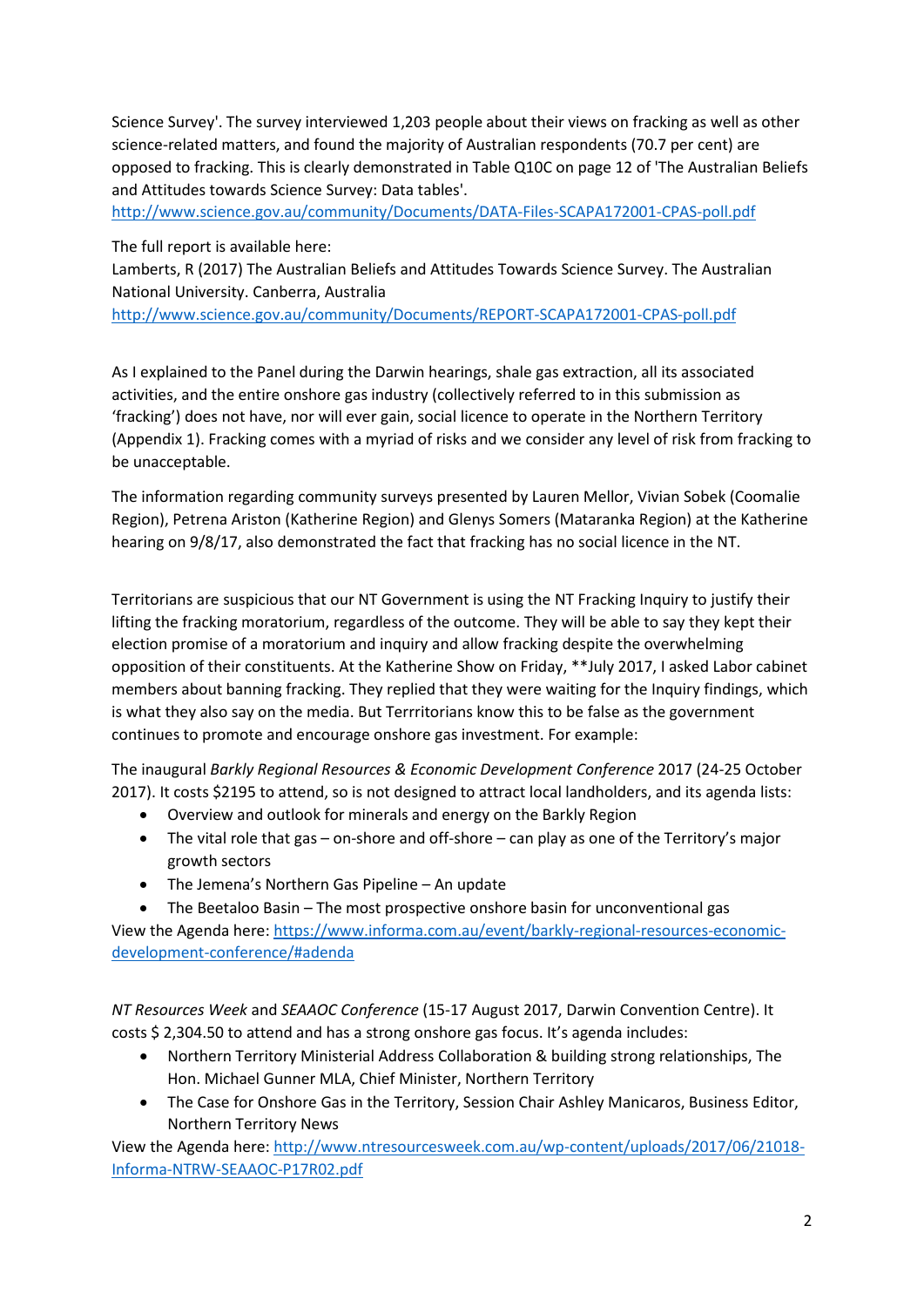The fact that government employees and those whose businesses are contracted to or reliant on government support are unable to publicly comment on fracking due to the fear of losing their jobs, contracts, or other income, also makes Territorians suspicious of our government's motives. This makes Territorians who oppose fracking the silent majority (see Table 1) represented by an outspoken few, as Justice Pepper may have discovered in her conversation with the man who had to cancel his Darwin hearing presentation.

Territorians opposition to fracking is further silenced by media such as the NT News, which rarely prints any anti-fracking news articles or Letters to the Editor.



Table 1. Many Territorians are either directly or indirectly employed by the Public Service. Table created by Rod Campbell <http://www.alicespringsnews.com.au/2017/06/21/fracking-in-nt-a-done-deal-says-lock-the-gate/>

### **4. Territorians want fracking banned**

At the Inquiry's hearing in Darwin on Wednesday 2/8/17, I presented my petition with 2887 signatures calling for fracking to be banned throughout the Northern Territory, stating that Territorians consider any risk level associated with fracking to be unacceptable. I was told by Justice Pepper that recommending a fracking ban was not in the Inquiry's Terms of Reference. This is not correct.

Item 5 of the ToR states, the Inquiry will "identify any scientific, technical, policy or regulatory requirements or resources that are in addition to the reforms being implemented through the existing environmental reform process that are necessary to reduce environmental risks and impacts associated with the hydraulic fracturing of unconventional reservoirs to acceptable levels". Regulations to ban hydraulic fracturing would reduce the risks and impacts to an acceptable level. Item 6 of the ToR states, "identify priority areas for no go zones", which allows the Panel to declare the entire NT as a priority no go zone area.

<https://frackinginquiry.nt.gov.au/terms-of-reference>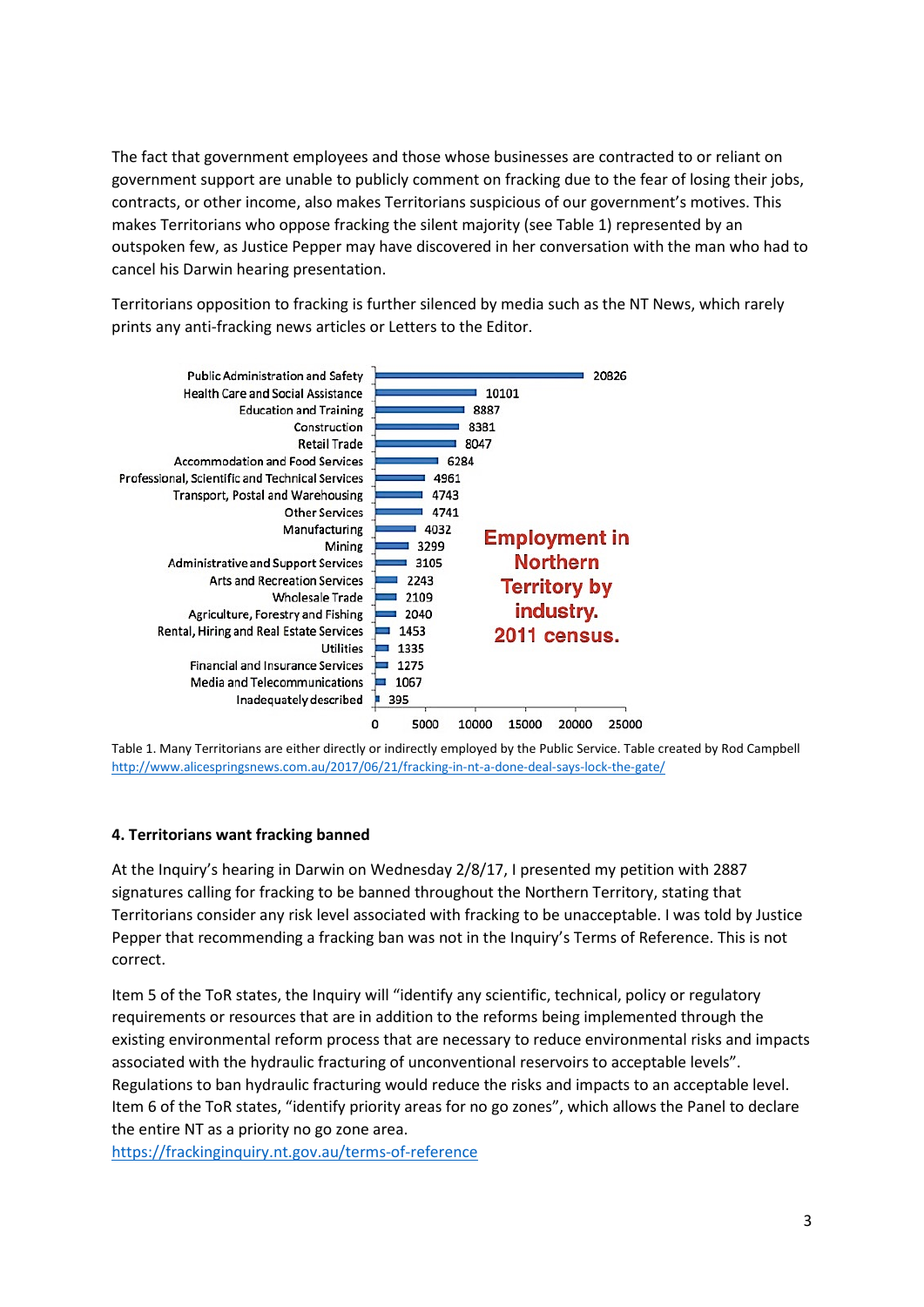# **Appendix 1**

# **Scientific Inquiry into Hydraulic Fracturing in the Northern Territory Hearing Presentation by Pauline Cass Community Advocate Wednesday 2 August 2017**

### **Social Licence**

Thank you Justice Pepper and Panel, for the opportunity to address this hearing. Your commitment to community consultation is appreciated.

I'd like to clarify before I begin, that while I have recently accepted a position with Lock the Gate NT, I am not working for them today, and am speaking individually as Pauline Cass Community Advocate in a voluntary capacity.

After great consideration of many topics such as increased traffic leading to road accidents and wildlife fatalities (I'm a wildlife carer); the risks of roads diverting water flow and spreading weeds; climate change; and the dangers of flares, I finally settled on discussing social licence.

'Enduring value: the Australian minerals industry framework for sustainable development', defines social licence as obtaining and maintaining broad community support and acceptance. [http://www.minerals.org.au/leading\\_practice/enduring\\_value](http://www.minerals.org.au/leading_practice/enduring_value)

Social license is vital to the fracking industry. Hart Energy says, "securing the social license to operate can prove crucial to an oil and gas company's bottom line" [http://www.epmag.com/securing](http://www.epmag.com/securing-social-license-operate-more-important-ever-782186#p=full)[social-license-operate-more-important-ever-782186#p=full](http://www.epmag.com/securing-social-license-operate-more-important-ever-782186#p=full) . Without broad community support and acceptance, the industry can not operate, especially if landholders are given the right to stop fracking companies from accessing their land.

When I say 'fracking' I mean the community's definition of fracking which is: shale gas extraction and all its related activities.

I have volunteered at many Frack Free stalls: at markets, shopping centres, shows, and even pubs, and have spoken with countless Territorians about 'fracking'. The main thing I have learnt from all my conversations with multitudes of people from all walks of life is:

**Territorians want fracking to be banned.**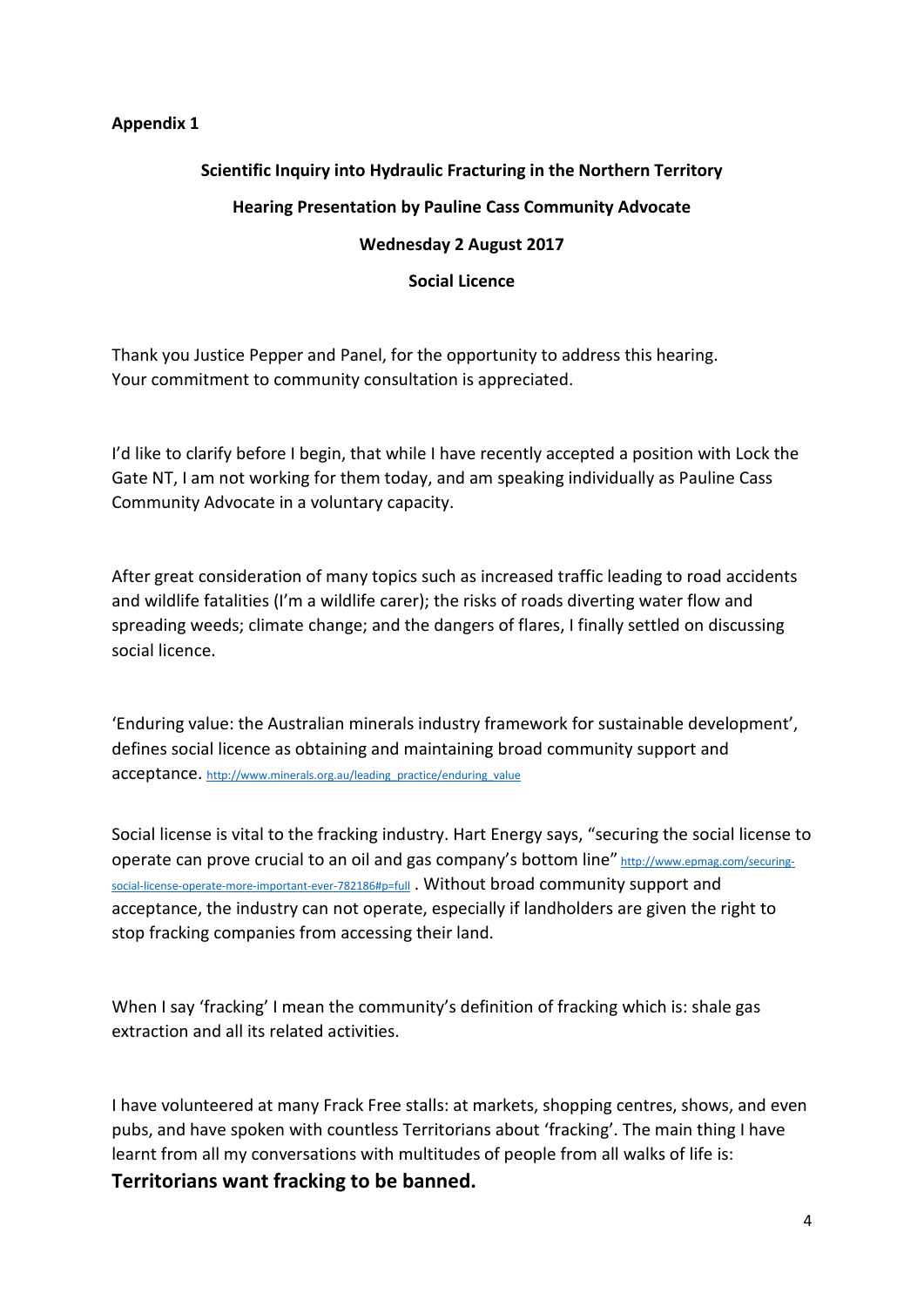When I say Territorians want fracking to be banned in the Northern Territory, I am speaking on behalf of the 2887 people who have signed my petition calling for fracking to be banned in the Northern Territory.

Page 5 of the Interim Report's Executive Summary also found that, "Overwhelmingly, the message received from the people who attended these meetings was that fracking was not safe, was not trusted and was not wanted in the Northern Territory."

This means that:

# **Hydraulic fracturing for shale gas and all its related activities has no social licence in the Northern Territory.**

# **Fracking will never have social licence in the NT.**

My many conversations with the Territory community from Daly Waters to Darwin has found that fracking will never obtain or maintain broad community support and acceptance due to several factors:

- 1. The Territory community is well networked and interlinked with everyone knowing everyone or someone who does. This is especially true for long-term Territorians. News travels far and wide very quickly and we stand together when threatened.
- 2. Territorians see fracking as a threat and it is. It threatens our water, our jobs, our lifestyles, our home, and our childrens' future. Any risk to these things is unacceptable and we simply will not allow it.
- 3. Territorians have no faith in regulatory controls. We have seen regulations fail at McArthur River mine, Ranger uranium mine, and Darwin Port, to name a few.
- 4. We are very aware of the importance of safe, reliable water. As the Central Land Council said on page 13 of their Issues Paper submission, "Community members view any level of risk to their water supplies as unacceptable." [\(https://frackinginquiry.nt.gov.au/?a=422802](https://frackinginquiry.nt.gov.au/?a=422802) ). The current PFAS debacle in Katherine has been a timely reminder of what happens when a community's water source is contaminated.
- 5. Social licence can not be bought in the Territory. The risks of fracking are too high and we are too aware of these risks.

For example, people were coming to the Frack Free stall and asking us for yellow triangle No Fracking signs and stickers while holding fishing lures with Origin printed on the side. As one bloke said, "fish can't read". I even went to the APPEA tent and got some lures for my son. Territorians are pragmatic and won't knock back free Reidy's brand fishing lures. It doesn't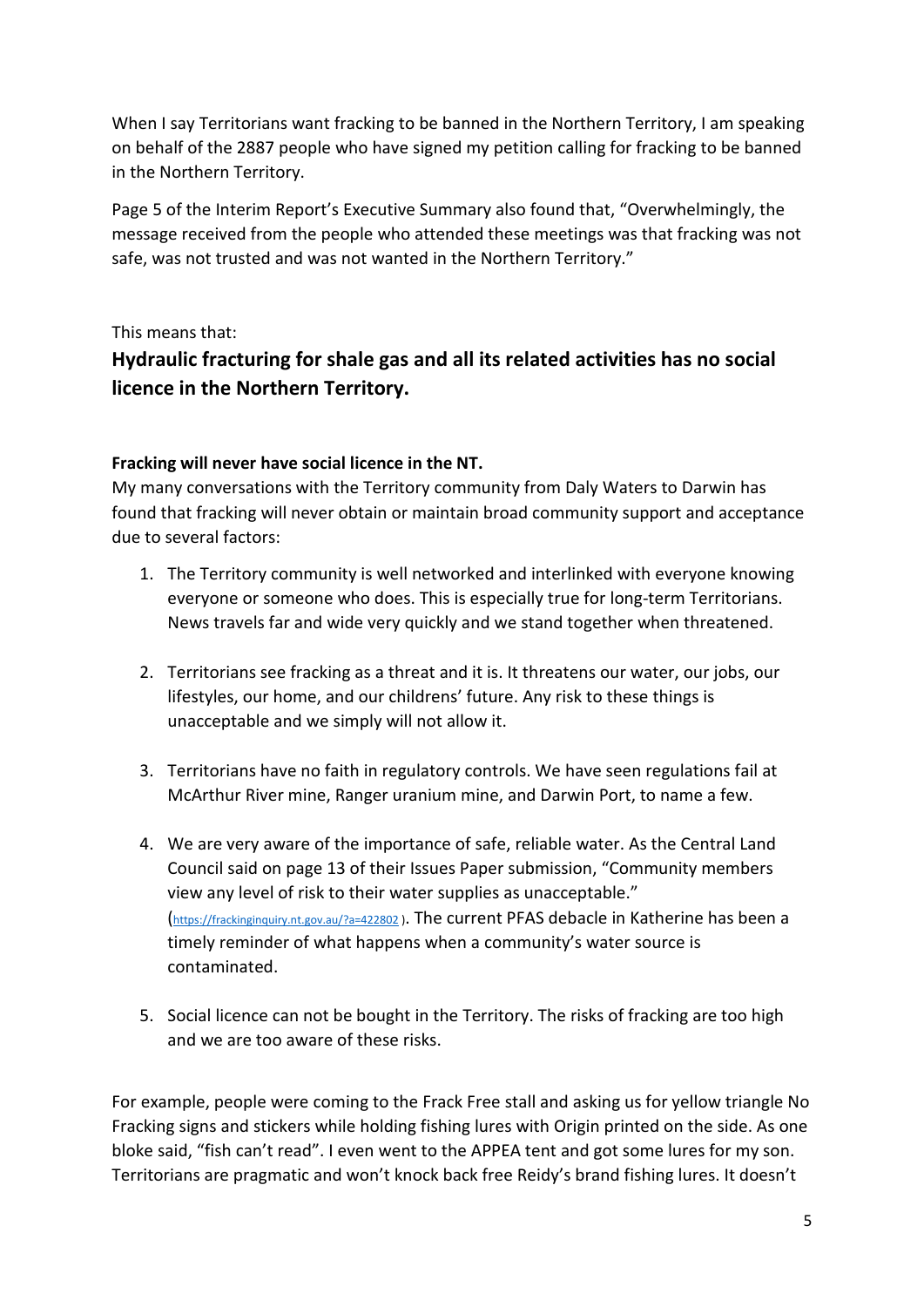mean we support the company, especially not a company giving out free lures while ironically threatening our fishing through water depletion, contamination, or reducing our access to fishing spots. It just means we're practical. This does not constitute social licence.

I have been asked several times now by various people and even Justice Pepper, if the Inquiry finds fracking to be safe, will Territorians accept the findings of this Inquiry and grant fracking social licence. The answer is no. As we find any risk unacceptable and risks do exist, public sentiment is strong that social licence will never be granted. Territorian cohesion and this lack of social licence allows us numerous ways to fight and stop fracking.

We will oppose fracking even if 'no go' zones are recommended for certain areas. As David Close from Origin told me at the Katherine Show, Victoria's onshore gas ban hasn't stopped them from drilling horizontally from onshore to access offshore gas [http://www.abc.net.au/news/2014-](http://www.abc.net.au/news/2014-10-23/lakes-oil-to-drill-onshore-to-access-gippsland/5835082) [10-23/lakes-oil-to-drill-onshore-to-access-gippsland/5835082](http://www.abc.net.au/news/2014-10-23/lakes-oil-to-drill-onshore-to-access-gippsland/5835082) . Can we then trust them to not drill horizontally under 'no go' areas or vetoed land to access the shale here?

To further support the lack of social licence the unconventional gas industry has in the NT, I'd like to read a letter written by a rural resident, Debbie Boakes. She was unable to register for the hearings, so asked me to read her letter for her:

Dear Justice Pepper and Panel,

My name is Debbie Boakes. I have lived in the Darwin rural area for the past 31 years. My husband and I bought a virgin 5 acre piece of the Territory to call our own and make into our little piece of paradise. The biggest risk with this purchase was the availability of usable ground (bore) water as there was no local history of water in the immediate area and town supply was unavailable, as is still the situation. Everything that is on this block, we have planted, built and planned for the long term. During this time, we have raised three children and one has shown interest in eventually purchasing this property and when the time comes raise his family here as well.

Now I know that fracking isn't going to happen next door to me, but with study I have learnt that a 7 acre pad that is fracked can radiate out underground (like octopus tentacles) to access 2000 acres of shale reservoirs<sup>[1](#page-5-0)</sup>. This is a consideration that could have an impact that could jeopardise our lives, our lifestyles and property. This could impact on our water supply that we use for drinking and everyday use. Without this supply of uncontaminated ground

<span id="page-5-0"></span> <sup>1</sup> <http://www.energyandcapital.com/articles/multi-well-pad/2892>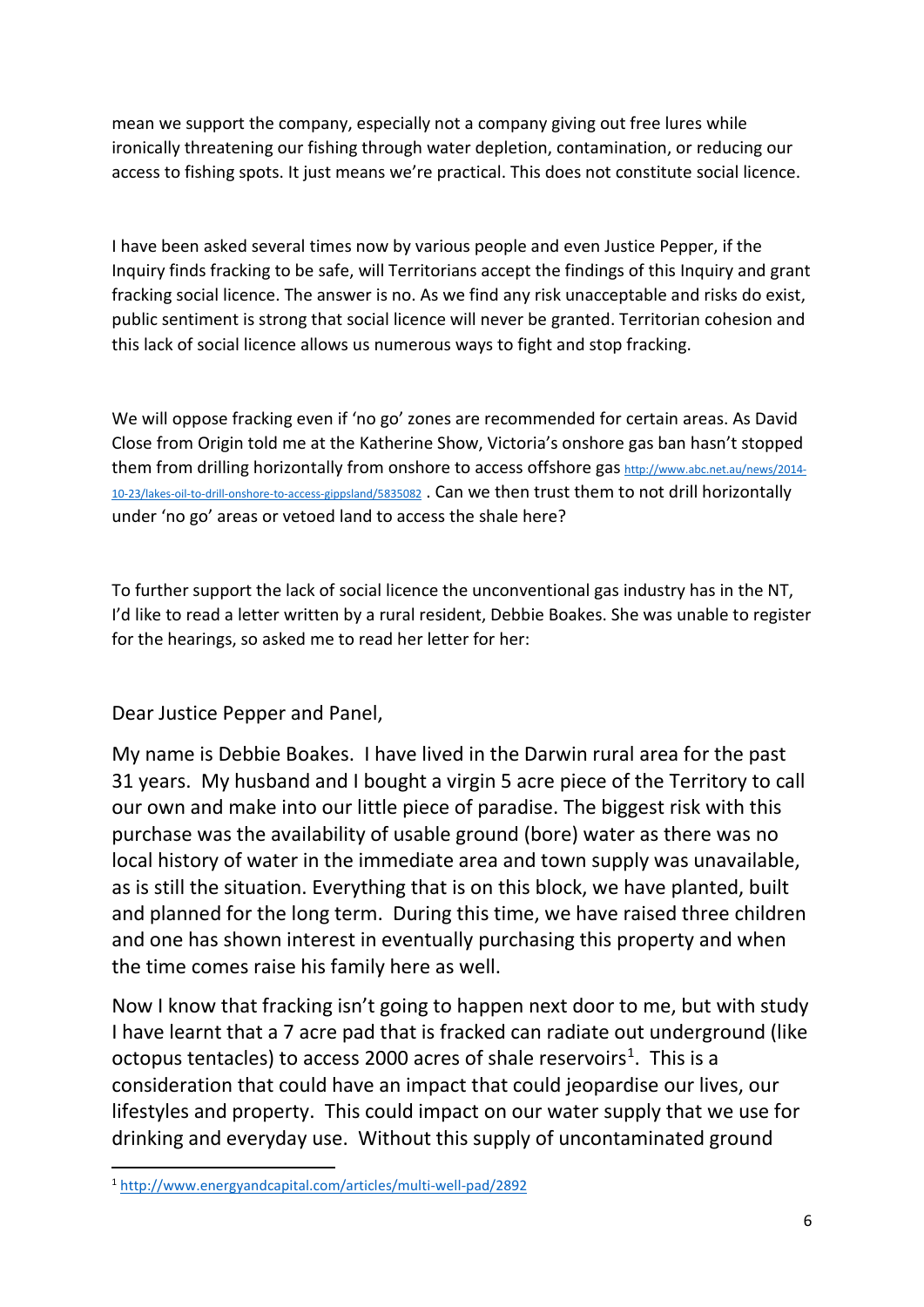water we will be have no future on our rural block, neither will those around us who supply freshly grown food for the community. This could be a very real scenario if the reports on fracking's past history are correct. Just recently, many rural blocks had their water supply severely reduced and in some circumstances completed dry up, due to below wet season rains in the past couple of years. They were left no choice but to import water to remain on their properties. Darwin and the rural area is growing and demanding more water with limited plans for future storage and containment, therefore ground water must be considered as the most valuable commodity above all. Yet we in the NT are being asked to contemplate giving our approval for fracking which can consume 10 million litres of drinking water per frack that should be reserved for the survival of mankind, in return for a better deal with GST. What are we thinking???

We see stories appear in the paper and on TV of real people, families fighting the mining magnates to save what is theirs and for the environment. We all need to be standing together as one against these companies who rape and pillage the land for their own financial gain, usually leaving an environmental mess behind. Accidents can and do happen and when they do the impact is irreversible, can we take that gamble?

I couldn't imagine what Mataranka Hot Springs would look like if Gina Rinehart gets her way and fracks there. Don't tell me that there won't be any environmental destruction or disturbance to nature, that you won't see and hear the impacts on Mataranka. Will the tourists still want to visit there?

Recently our son climbed Ayers Rock. He was totally in awe of the beauty and magnificence of it from the top, being able to view the scenery for as far as the eye could see. But wait, the mining industry has staked out around the Rock just outside the National Park, with Santos wanting to frack gas within 75kms from the Rock. Imagine what it would look like from the top of the rock... The tourists probably wouldn't visit which leads to another problem, the impacts on tourism and our economy.

There's also the question of how the mining will actually affect the Rock and the Olgas. There is evidence that fracking can cause earthquakes. How is that going to affect these two beautiful sites?? Don't ask the mining companies,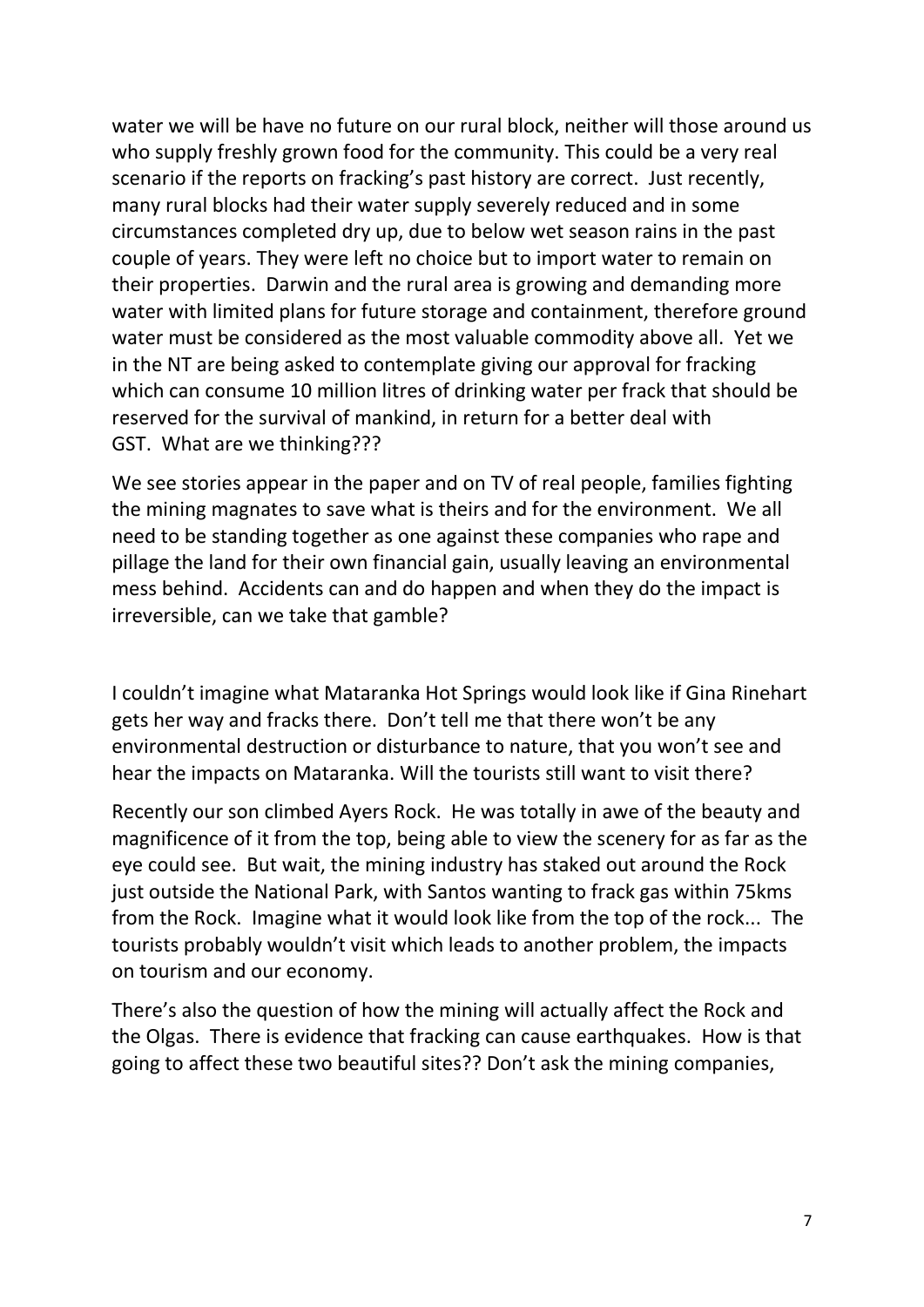because their response will be "there's no scientific evidence that would suggest fracking causes earthquakes". Really! There's reports on that as well<sup>[2](#page-7-0)</sup>.

I just don't trust what authorities say anymore. They tell you what they choose to tell you and it usually lacks transparency and truth. Before building Wickham Point, authorities said we wouldn't see it from the wharf. What a joke, what a lie.

I love fishing and being out on the river. I don't care if I don't catch a fish. I love looking out for crocodiles, they certainly make the trip interesting and exciting. Our waterways are fresh, clean and home to so many fascinating animals, birds and fish. The Government advertises the "Million Dollar Barra" as a tourist plug. To get the fishos from all over the world to have a flick and try their luck at landing a tagged fish or two. It maybe all for nought if fracking goes ahead.

There are 600 different chemicals used in fracking fluid. That's approx. 150,000 litres of chemicals used for each fracturing site, the waste fluid left over from the fracking process is left in open air pits to evaporate, which releases dangerous volatile organic compounds into the atmosphere, creating contaminated air, acid rain and ground level ozone.

I actually question why we are having an enquiry and why we need a report done on the effects of fracking. The questions and answers come from the countries that have gone down that fracking road. Would they do it again knowing what they know now? I would suggest probably not. So why is the Territory and even we as a nation considering this?

Mr Gunner, I have only touched on the fracking process and not the impacts associated with the long term effects which also need consideration. As Chief Minister, you now have the opportunity to make a stand and demonstrate to the Territory public that you have their interests at heart. Sign the legislation against Fracking. You will have spared the Territory from the mistakes made elsewhere and protected some of the most beautiful and iconic places in the world. Our environment is why we call the Territory home and many visit supporting our tourist industry. Are you prepared and 100% confident that there will be no cost to public health and the environment? And can the true cost be known when there is a lack of transparency in the fracking industry? There are enough countries now witnessing the effects of fracking

<span id="page-7-0"></span> <sup>2</sup> [http://www.globalresearch.ca/fracking-not-just-fracking-wastewater-injection-causing-earthquakes-in](http://www.globalresearch.ca/fracking-not-just-fracking-wastewater-injection-causing-earthquakes-in-western-canada-study/5517562)[western-canada-study/5517562](http://www.globalresearch.ca/fracking-not-just-fracking-wastewater-injection-causing-earthquakes-in-western-canada-study/5517562)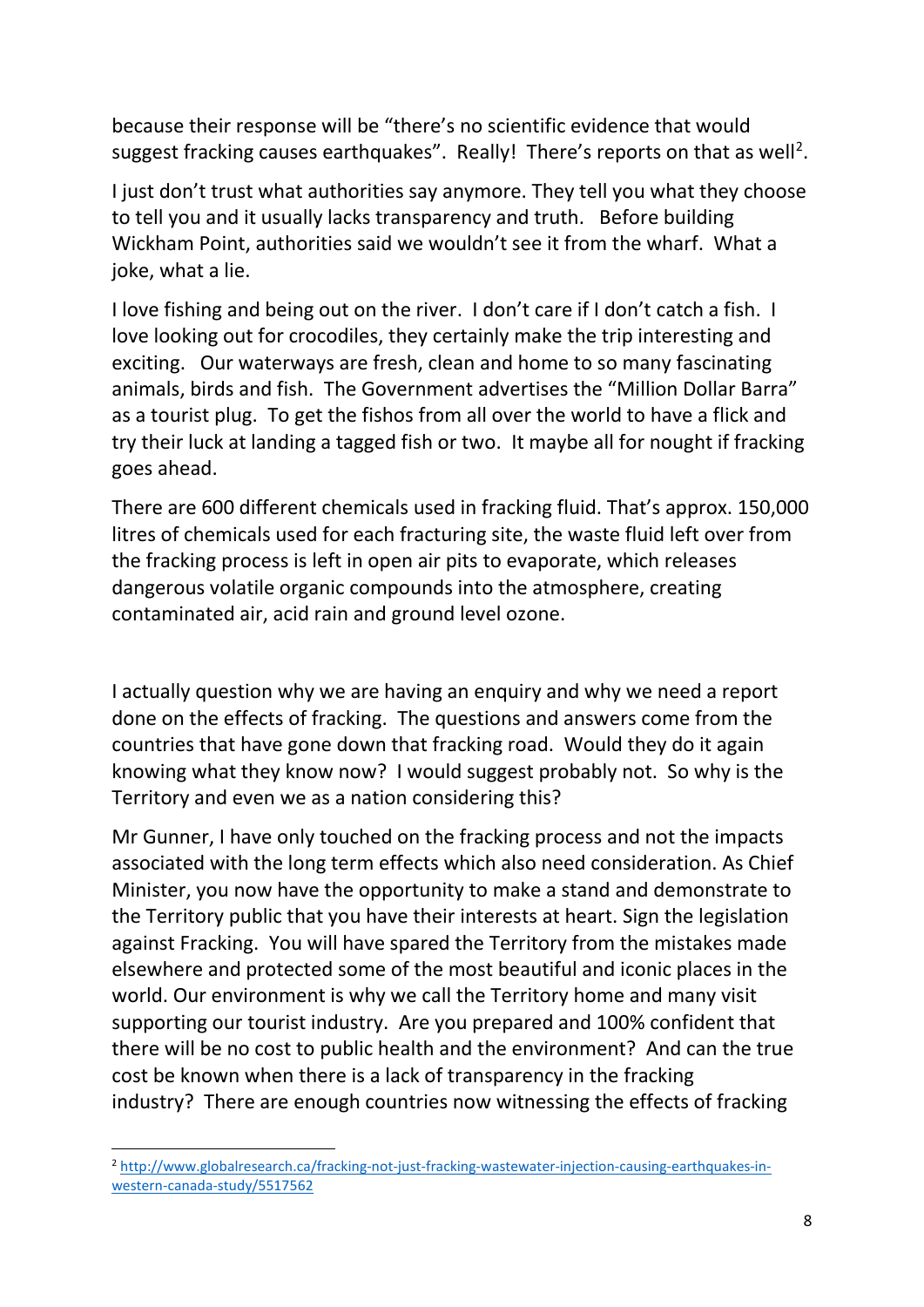poisoning the environment and the health of those living with it. Don't let this happen to the Territory.

Please stand your ground and don't be bullied by the giant companies and even our own Government in Canberra who look for short term solutions. Look at the great big picture that the Territory paints. It is a beautiful picture, let's keep it that way.

One more thing to consider. Shale gas is a resource that will always be there for future generations. Maybe one day a safer method of extraction will be available and all Territorians will benefit from the correct decision to ban fracking now.

Say no to Fracking and let the future tell the real story.

Website: Fracking Concerns: 8 Dangerous Side Effects of Fracking that the Industry doesn't want you to know



A Territorian family with Ban Fracking stickers covering the word Santos on their free hats Darwin Show 27 July 2017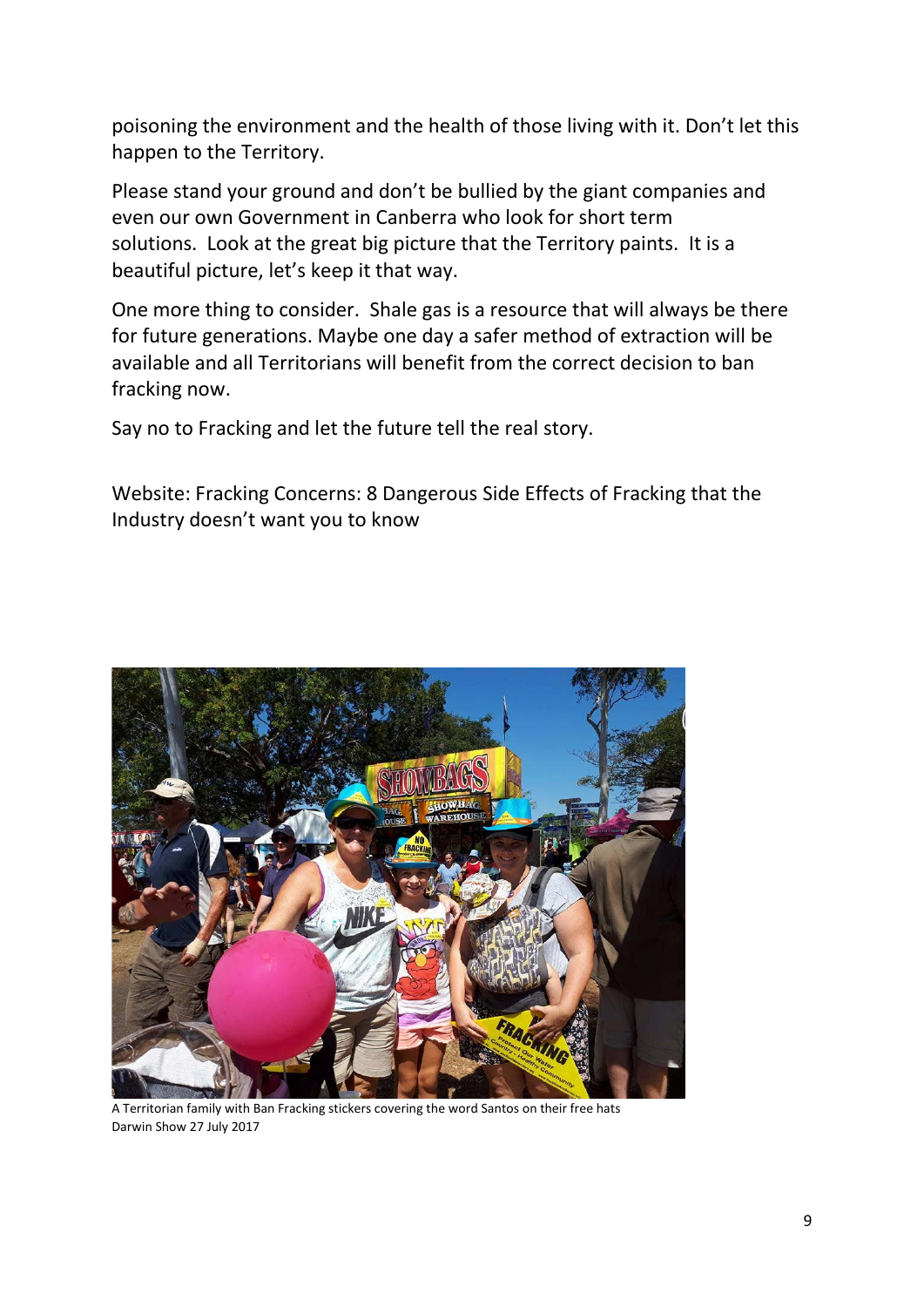# **Appendix 2.**

### **The economic importance of horticulture and agriculture**

"The gross value of production for NT farming industries is estimated at \$244.4 million for 2015." "The total tons produced for 2015 is estimated at 97,500 tons from horticultural production and 80,000 tons from rain fed hay production."

"NT Farmers estimate of production is significantly larger than the ABS estimate of NT production of \$87 million for 2014-15."

NT Farmers, Economic Profile of Plant Based Industries in the Northern Territory 2015 http://www.ntfarmers.org.au/sites/default/files/blog\_attachments/NTFA%20Economic%20Profile [web.pdf](http://www.ntfarmers.org.au/sites/default/files/blog_attachments/NTFA%20Economic%20Profile_web.pdf)

### **The Importance of the NT's "good quality and safe food" production.**

"Our competitive advantage overseas … is our ability to provide good quality and safe food".

Video: Developing the North champion - Alister Trier (NT Government 31/10/16) <https://www.youtube.com/watch?v=VyvRGtUS8VM>

### **The Importance of fishing to indigenous and remote employment**

"One of the big things about fisheries is they've actually got currently 24% indigenous employment within Fisheries Division"

"it's to help build a workforce up in remote communities. There's a corporation that's established now in Nhulunby, Garngirr Fishing Aboriginal Corporation. So they've got a vision of being like a fishing co-op throughout East Arnhem".

Developing the North champion - Bo Carne (NT Government 17/11/16) <https://www.youtube.com/watch?v=I9kL2Eu7g5A>

#### **The Importance of fishing to the tourism industry**

"Our investment in fishing infrastructure is a smart move, creating jobs and building on one of our greatest strengths," Minister Vowles said. "The Territory is already a world-class fishing destination, and we need to continually work to improve and enhance the experience, to attract more visitors and keep fishers here longer."

AFANT President Warren de With said it's great to see Government deliver on its commitment to recreational fishing. "We all know how important this industry is to the Territory" Ken Vowles, Minister for Primary Industry and Resources, Media Statement, 16 July 2017 <http://newsroom.nt.gov.au/mediaRelease/23449>

"Recreational fishing is a key part of the Territory lifestyle and economy – it creates jobs and is a big part of what keeps so many people living in the NT," Mr Vowles said. "Developing the Territory's